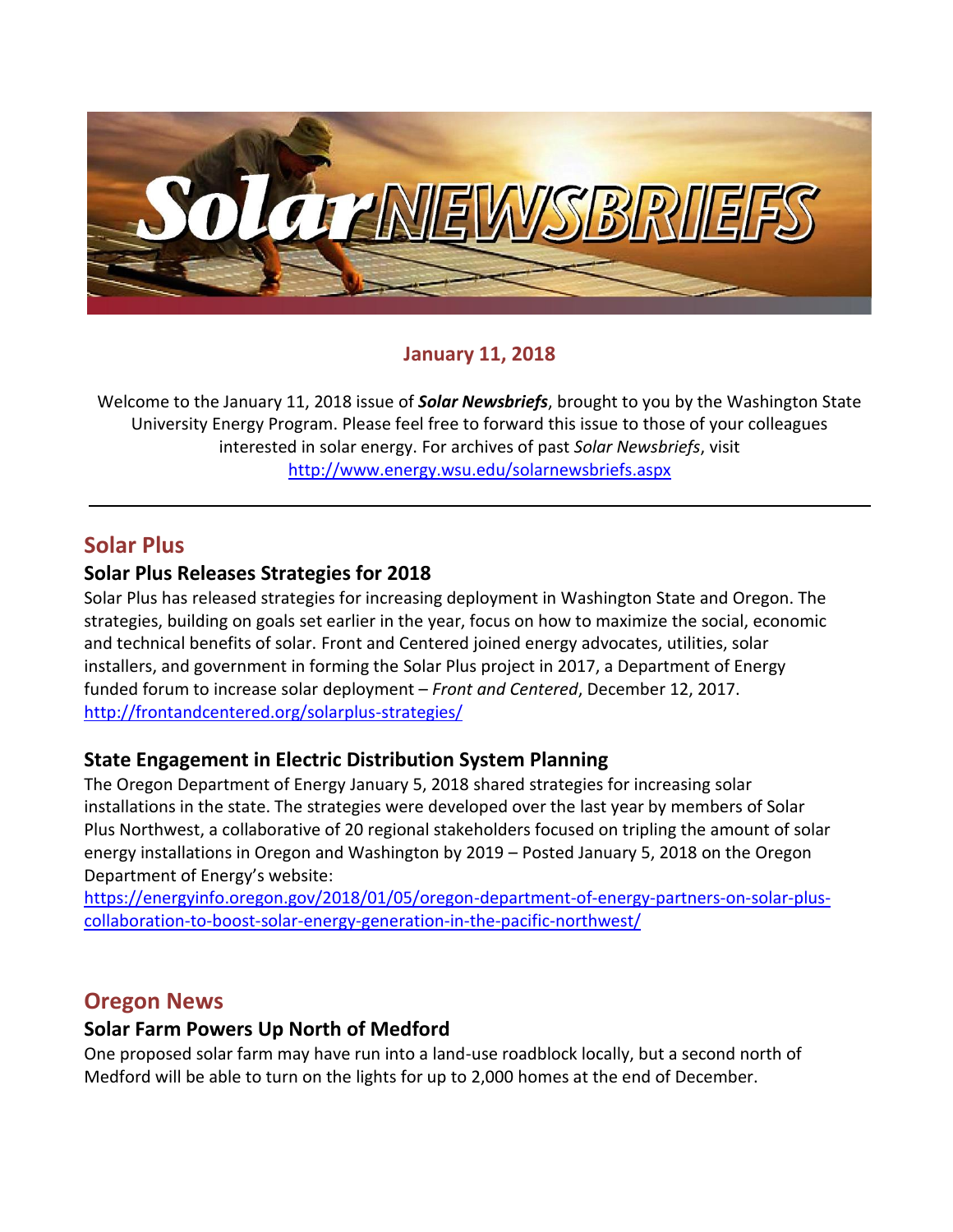The 37,000 sun-tracking panels are being positioned on 44 acres of a 68-acre property at 5842 McLoughlin Drive, along with inverters, power poles and driveways. The facility will produce 9.9 megawatts of electricity – *Mail Tribune,* November 8, 2017. <http://www.mailtribune.com/news/20171107/solar-farm-powers-up-north-of-medford>

#### **Rooftop Solar Installations on Way to Record Year in Oregon**

With a quarter to go, Oregon had just about notched its biggest year of residential solar installations, according to the latest U.S. Solar Market Insight report. The state saw 3.6 megawatts of solar power installed on homes in the quarter ended Sept. 30, pushing the 2017 total to 12 megawatts. That's just a hair less than last year's full-year total of 12.1 megawatts, which was a record for Oregon – *Portland Business Journal*, December 14, 2017. [https://www.bizjournals.com/portland/news/2017/12/14/rooftop-solar-installations-on-way-to-](https://www.bizjournals.com/portland/news/2017/12/14/rooftop-solar-installations-on-way-to-record-year.html)

[record-year.html](https://www.bizjournals.com/portland/news/2017/12/14/rooftop-solar-installations-on-way-to-record-year.html)

## **Washington News**

#### **PSE Funds Five Solar Projects through Green Power Program Grants**

Puget Sound Energy is ringing in the New Year by giving five organizations in its service area the gift of green energy. The recipients are organizations that are either food distribution centers or emergency warming shelters in their respective communities. PSE is donating \$350,000 to install solar panels at Northwest Harvest in Kent, Community Action of Skagit County, Island Senior Resources, Salvation Army Bremerton and the Upper Kittitas County Senior Center. All five projects will be installed by June. For more information, read PSE's news release at: <https://pse.com/aboutpse/PseNewsroom/NewsReleases/Pages/PSE-funds-solar-projects.aspx>

### **REI Buys Warehouse Facility to Build New HQ in Bellevue for \$49.3MM**

REI's vision—as articulated in the submitted project plans—is to create a hub that is accessible, sustainable and connected to the local outdoor community. The sustainable design decisions include that the building is positioned for optimal solar orientation; that windows will be strategically placed to maximize daylight in the workplace; and that the surrounding landscape will feature edible garden species and native vegetation – *The Registry*, October 3, 2017. <https://news.theregistryps.com/rei-buys-warehouse-facility-build-new-hq-bellevue-49-3mm/>

# **Industry**

## **Tesla's New York Gigafactory Kicks Off Solar Roof Production**

Tesla Inc. has kicked off production of its long-awaited electricity-producing shingles that Elon Musk says will transform the rooftop solar industry. Manufacturing of the photovoltaic glass tiles began last month at a factory in Buffalo built with backing from New York State, the company said in an email Tuesday. It comes more than a year after Tesla unveiled the shingles to a mix of fanfare and skepticism. The appeal: a sleek, clean solar product, especially for homeowners seeking to replace aging roofs. The tiles – from most angles – look like ordinary shingles. They allow light to pass above and onto a standard flat solar cell – *Bloomberg Markets*, January 9, 2018.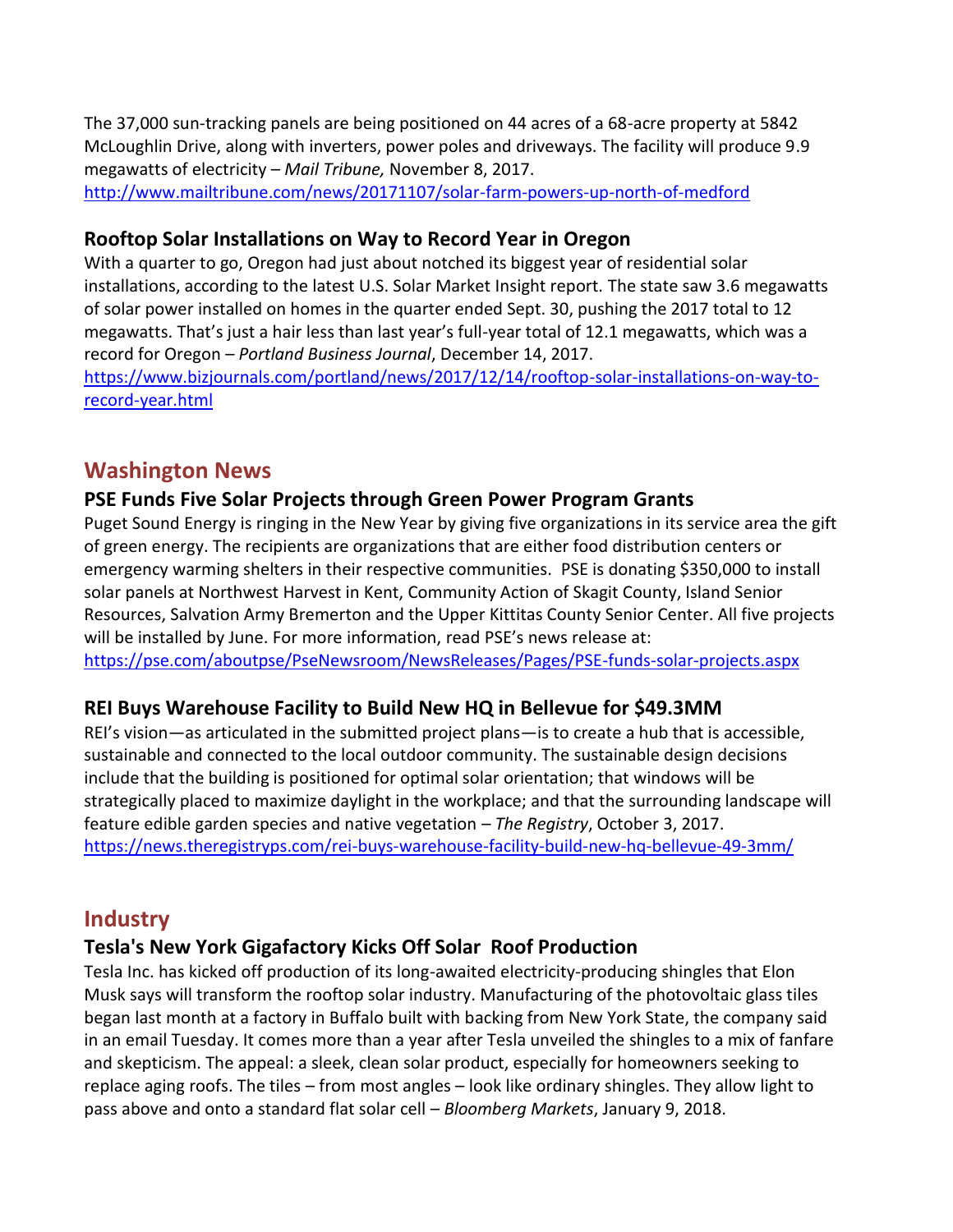[https://www.bloomberg.com/news/articles/2018-01-09/tesla-powers-up-new-york-gigafactory](https://www.bloomberg.com/news/articles/2018-01-09/tesla-powers-up-new-york-gigafactory-solar-roof-assembly-line)[solar-roof-assembly-line](https://www.bloomberg.com/news/articles/2018-01-09/tesla-powers-up-new-york-gigafactory-solar-roof-assembly-line)

# **Reports**

**SEIA Announces Release of Two Documents to Open Commercial & Industrial Solar** The Solar Energy Industries Association (SEIA) announced the release of two documents designed to spur investment in commercial solar projects. Th[e first document](https://www.seia.org/research-resources/model-leases-and-ppas) is a contract that combines the benefits of a Power Purchase Agreement (PPA) with Property Assessed Clean Energy (PACE) to provide customers with a valuable new financing option. The second document, co-authored by SolarKal, is an educational report designed to explain the value of on-site solar to commercial property owners – for more information see SEIA press release posted January 3, 2018: [https://www.seia.org/news/seia-announces-release-two-documents-open-commercial-industrial](https://www.seia.org/news/seia-announces-release-two-documents-open-commercial-industrial-solar)[solar](https://www.seia.org/news/seia-announces-release-two-documents-open-commercial-industrial-solar)

# **Technical Innovations**

### **Solar Panels have Gotten Thinner than a Human Hair. Soon they'll be Everywhere**

South Korean scientists have [created solar PV cells that are 1 micrometer thick,](http://www.eurekalert.org/pub_releases/2016-06/aiop-apl061716.php) hundreds of times thinner than most PV and half again as thin as other kinds of thin-film PV. The cells are made with [gallium arsenide](https://en.wikipedia.org/wiki/Gallium_arsenide) as the semiconductor, "cold welded" directly onto a metal substrate, with no adhesive to make them thicker. Remarkably, they produce roughly as much power as thicker PV cells, though in testing, "the cells could wrap around a radius as small as 1.4 millimeters." – *Vox*, January 4, 2018.

<https://www.vox.com/2016/6/23/11998908/ultra-thin-solar-cells>

# **Conferences and Workshops**

### **Solar U Workshop**

Solar U, a purely educational, seminar-style program presented by Sunergy Systems will be presenting four workshops in western Washington that address how solar energy is an environmentally-conscious alternative to the use of fossil fuels. Attendees will learn about solar work in the Northwest, how solar panels work, Federal and State Incentives, and more. The workshops will be held at:

#### **Bainbridge Island Solar U Workshop**

Bainbridge Island Public Library, Thursday, January 18, 2018 - 6:00- 7:30 PM

#### **Poulsbo Solar U Workshop**

Sons Of Norway, Wednesday, January 24, 2018 - 6:00 -7:30 PM

#### **[West Seattle Solar U Workshop](http://www.solar-u.com/content/west-seattle-solar-u-workshop)**